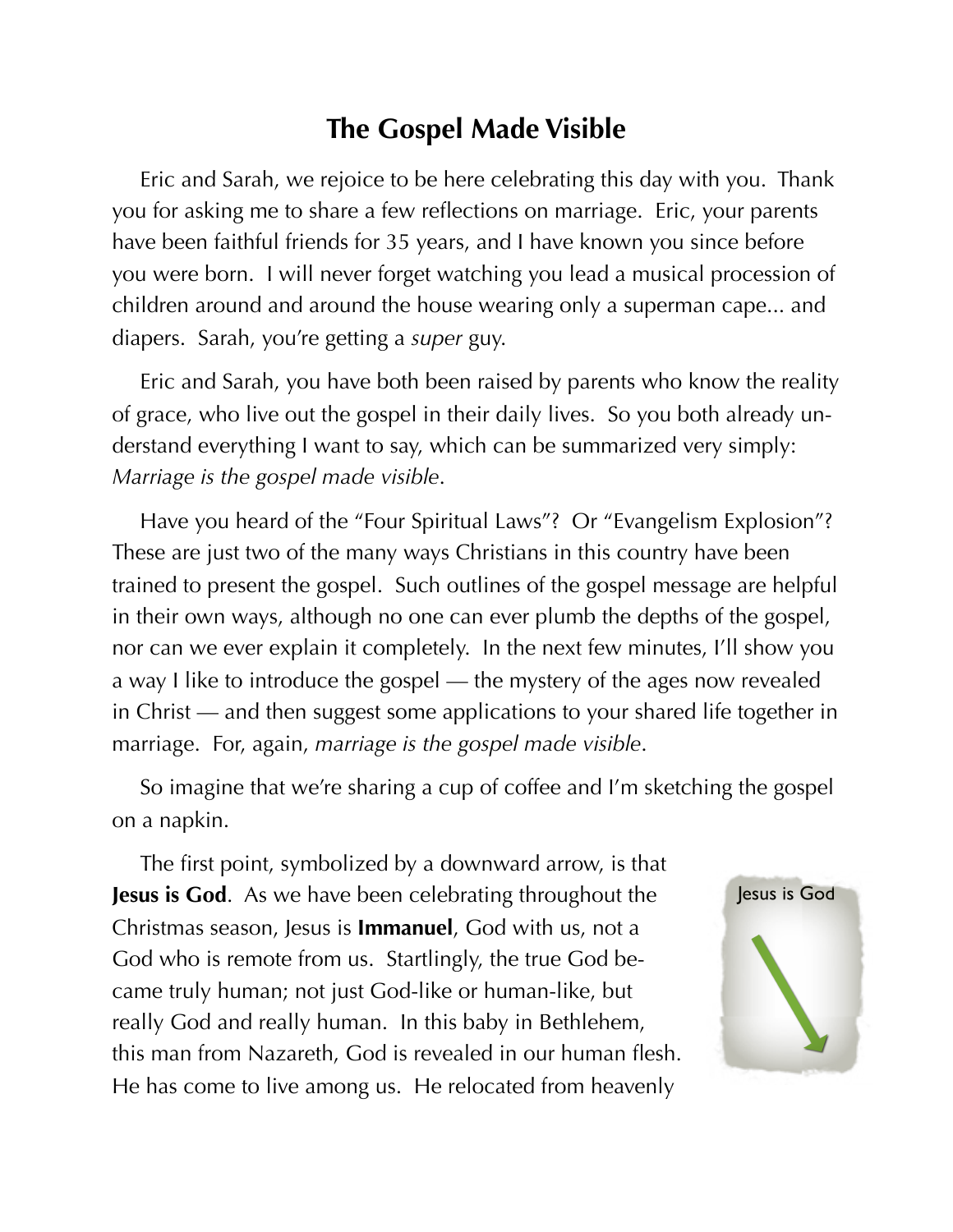glory to take up residence within the flesh of broken, fallen, suffering humanity, so that we might know the presence of God with us in grace and glory.

"And the Word became flesh and dwelt among us, and we have seen his glory, glory as of the only Son from the Father, full of grace and truth." (John 1:14)

Second, **God is love**. Through the revelation of God in Christ we discover that God is Triune, a communion of three Persons. This diagram, the *triquetra*, is a classic symbol of the Trinity. What the doctrine of the Trinity means is that, amazingly, God is love. In the Triune Christian God we see that a loving communion of persons is the ultimate reality,

the heart of the universe, the origin and source and destiny of all things. This God of personal relationships, of loving communion, is the One revealed to us in Christ. Nothing in this world makes sense until it is seen in light of the reality of the love of God as revealed in Christ.

"God is love" (1 John 4:16)

Third, **Jesus is Lord**. In the person of Christ, all things in heaven and earth are redeemed, re-made in a new creation, recreated from the inside out. Jesus is Lord beyond our imagination. As Paul explained in the first chapter of Colossians:

"By him all things were created, in heaven and on earth, visible and invisible, whether thrones or dominions or rulers or authorities—all things were created through him and for him. And he is before all things, and in him all things hold together.... He is the beginning, the firstborn from the dead… For in him all the fullness of God was pleased to dwell, and **through him to reconcile to himself all things, whether on earth or in heaven**, making peace by the blood of his cross." (Colossians 1:16–20)



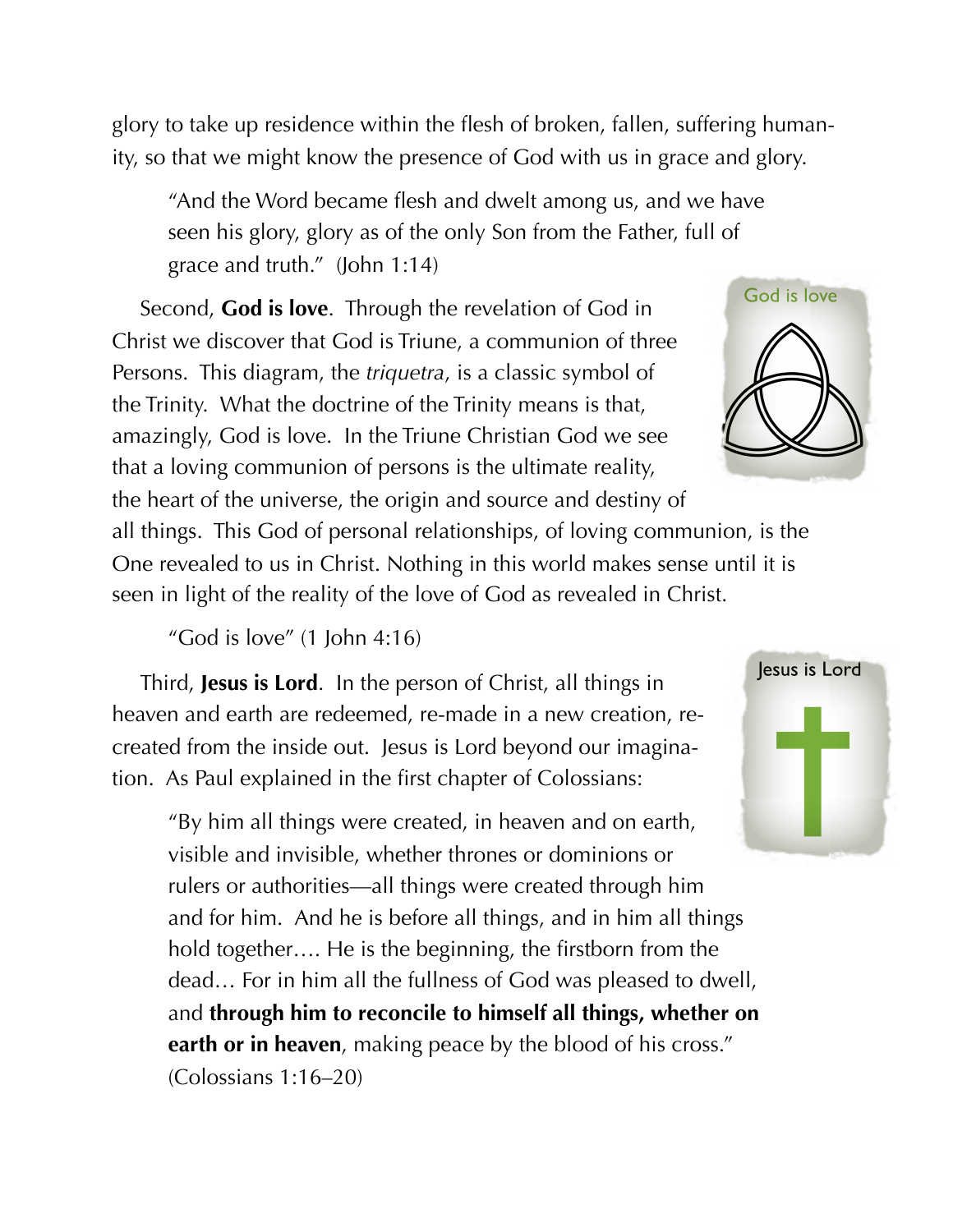Through the whole course of his life, from conception to ascension, and especially in the triumph of his death and resurrection, Jesus Christ maintained a union of humanity with God, or, as theologians like to say, of his human and divine natures, in unbroken communion and love with the Father. Jesus conquered the depths of hell and human alienation, for they were not able to break the bond of love between God and humanity that was forged in Christ. He maintained his union with our humanity unto death.

Fourth, **we're included in Christ.** Because Christ has joined with us in our humanity, becoming one with human flesh, we are brought into the life of God and raised up in Christ to share in the divine communion of love. We live in Christ. We have union with Christ. Christ is our life. In Christ we participate in new life and the loving communion of God.



Sin and death died on the cross in Christ's death when He became the fullness of our sin. In His resurrection we are all raised to new life. In Him we were all born again. Human nature was liber-

ated and transformed. The stranglehold grasp of death and the old life was broken. Now Jesus is Lord, and we live in a new creation.

Therefore, repent and believe on the Lord Jesus Christ. *Repent* means to change the way you think and act in light of the reality of Christ and his gospel of grace. Christians are those who are awakened to the reality of Christ and who embrace the reconciliation he has accomplished for us. *Believe*  means that in faith we trust Christ to be ever at work, through his Holy Spirit, within us and around us establishing the re-creation of all things. His kingdom has come, and we carry the good news.

The arrow points both upward and forward: upward because our lives are hidden in Christ (Colossians 3:3), and forward because who we already are in this new creation will only be revealed with Christ at his return. So now, in repentance and faith, we live by faith and not by sight. We embrace a reality which is both "already" and "not yet." We do not yet fully see who we are in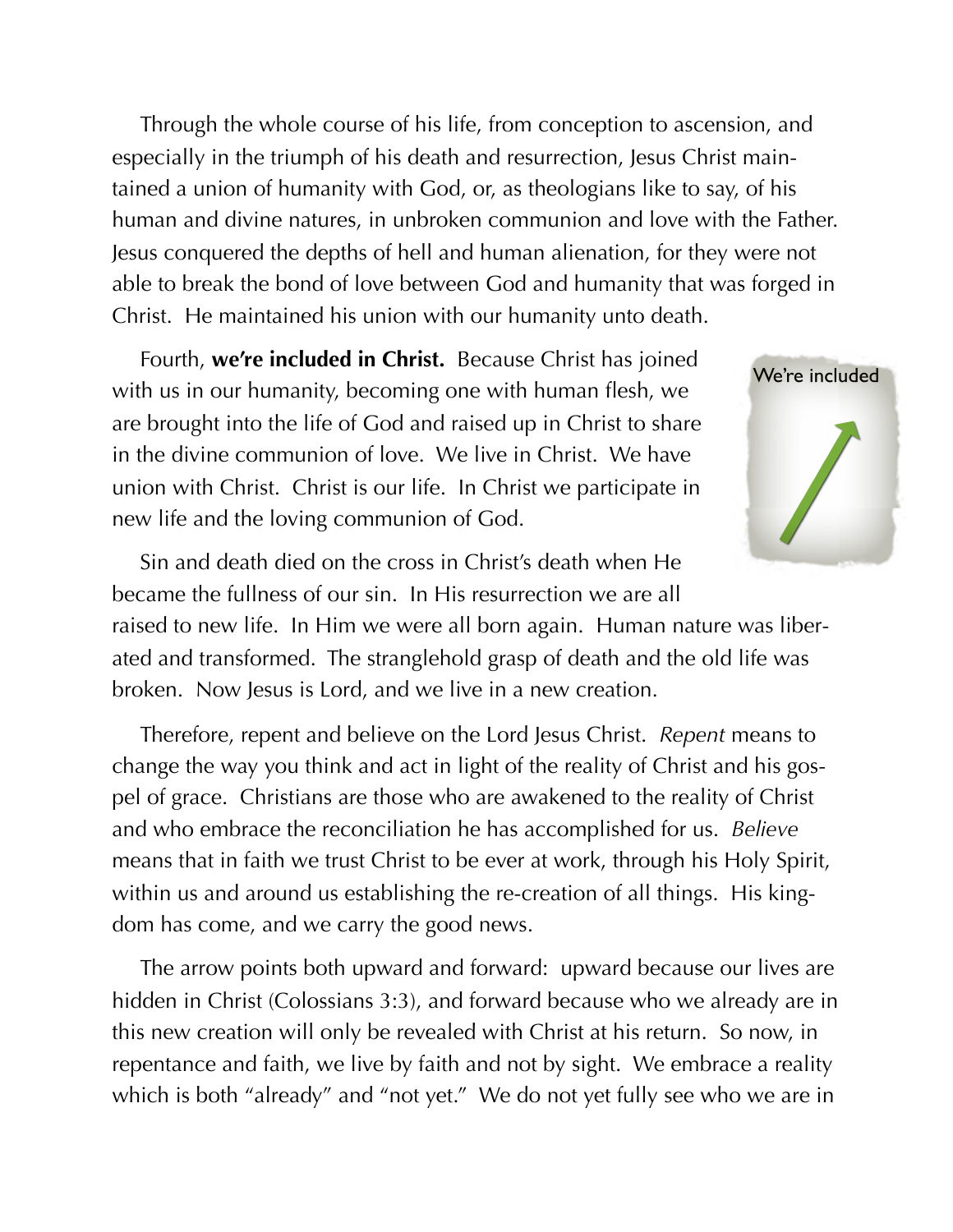Christ, but even now, by the Holy Spirit, we participate in the new creation, and live in anticipation of the future.

This is the gospel on a napkin: Jesus is God, God is love, Jesus is Lord, and we're included in Christ.



Now, as we apply the gospel to marriage, let's remember that the Christian life remains centered on the gospel of grace in Christ. We never grow beyond this. Rather, Eric and Sarah, I urge you to build your life together on the gospel and its word of grace. So let me suggest some applications of the gospel to your shared life together in marriage. These are just a few ideas; I'm sure God will bring to your mind other applications as well, for *marriage is the gospel made visible*.

First, **Jesus is God**. Eric and Sara, model your love for each other on the **Incarnation**. This means taking the first step in reconciliation. Don't recoil, don't wait for the other to make the first move. Forgive before you are asked. Relocate to where your partner is. Enter into your partner's pain and suffering, just as Christ took upon himself our our fallen human flesh. Embrace your partner's weaknesses, even in their worst moments, be with them, for them, walk beside them, take



their life into yours. Remember Joe South singing "Walk a mile in my shoes"? An Incarnational approach to marriage means walking not only a mile, but a lifetime, in the other's shoes.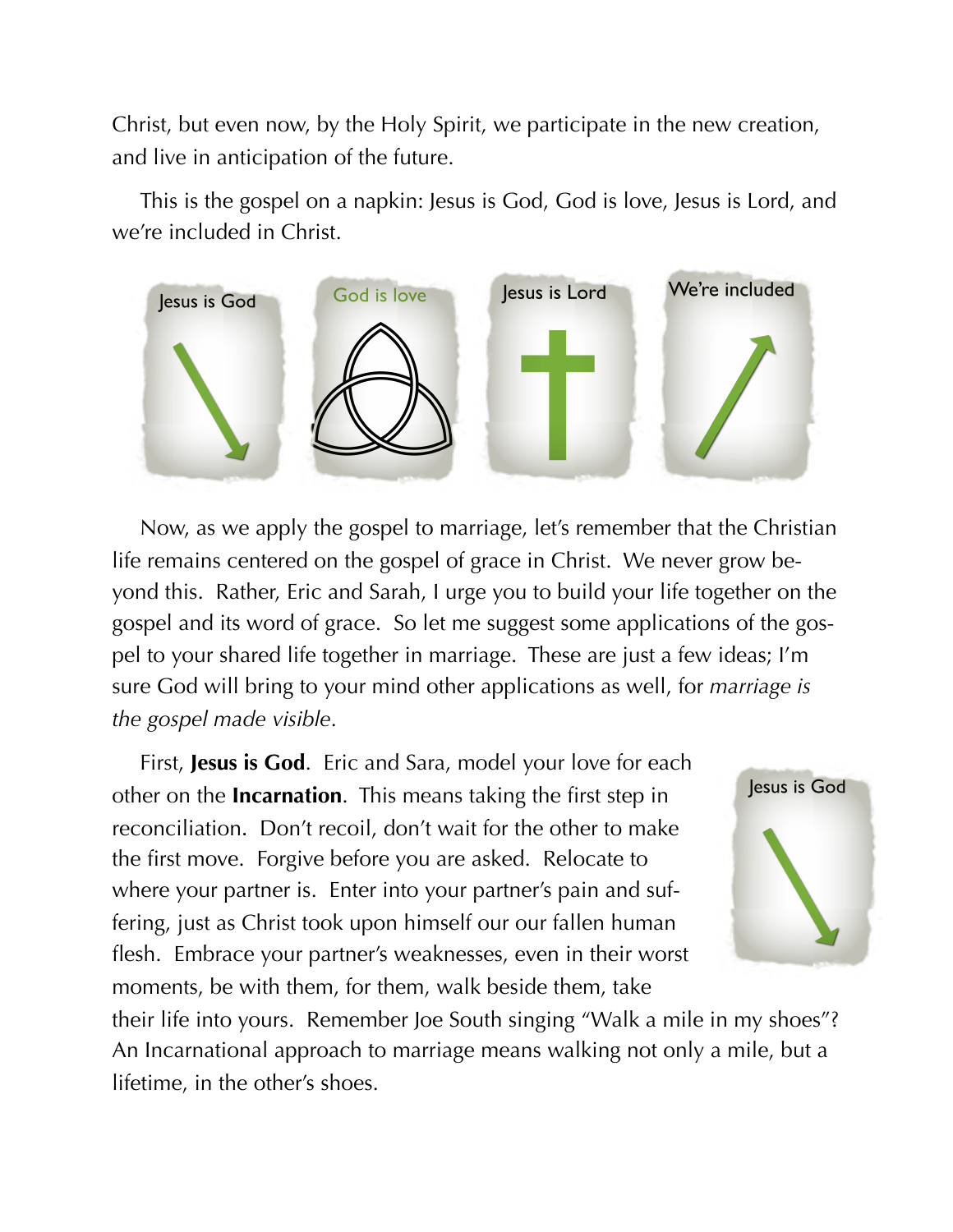"This is my commandment, that you love one another as I have loved you." (John 15:12)

Second, **God is love**. The doctrine of the **Trinity** is the foundation for a Christian understanding of marriage. In contrast to the open circle of divine

communion, we humans tend to be like black holes, curved back inward within ourselves, unable to forge external relationships of love that escape beyond our own crushing load. But the gospel means that Christ has come down to us in our lost and lonely estate, in order to lift us up into loving relationship with God, to bring us into the divine communion.



We were made to share in this Trinitarian communion of love. This is the source of the image of God we carry, as recorded in Genesis 1, "male and female he created them." To

reflect the Trinitarian communion of love is the image of God in us, and the essence of marriage. Your love for one another is a sacred expression of the image of God, the communion of God made visible. Your communion together in marriage will be a **visible word**, a witness of the loving character of the Triune God, for the watching world and for any children whom God in his grace may bring to share in your loving communion, just as he already has brought you to share in his own.

"So God created man in his own image, in the image of God he created him; male and female he created them. And God blessed them. And God said to them, "Be fruitful and multiply and fill the earth…." (Genesis 1:27–28)

Third, **Jesus is Lord**. He is the Victor; he has triumphed over every power in heaven and earth. Because Jesus is Lord, all things will work together for your good, as Paul wrote in Romans 8:

"neither death nor life, nor angels nor rulers, nor things present nor things to come, nor powers, nor height nor depth, nor any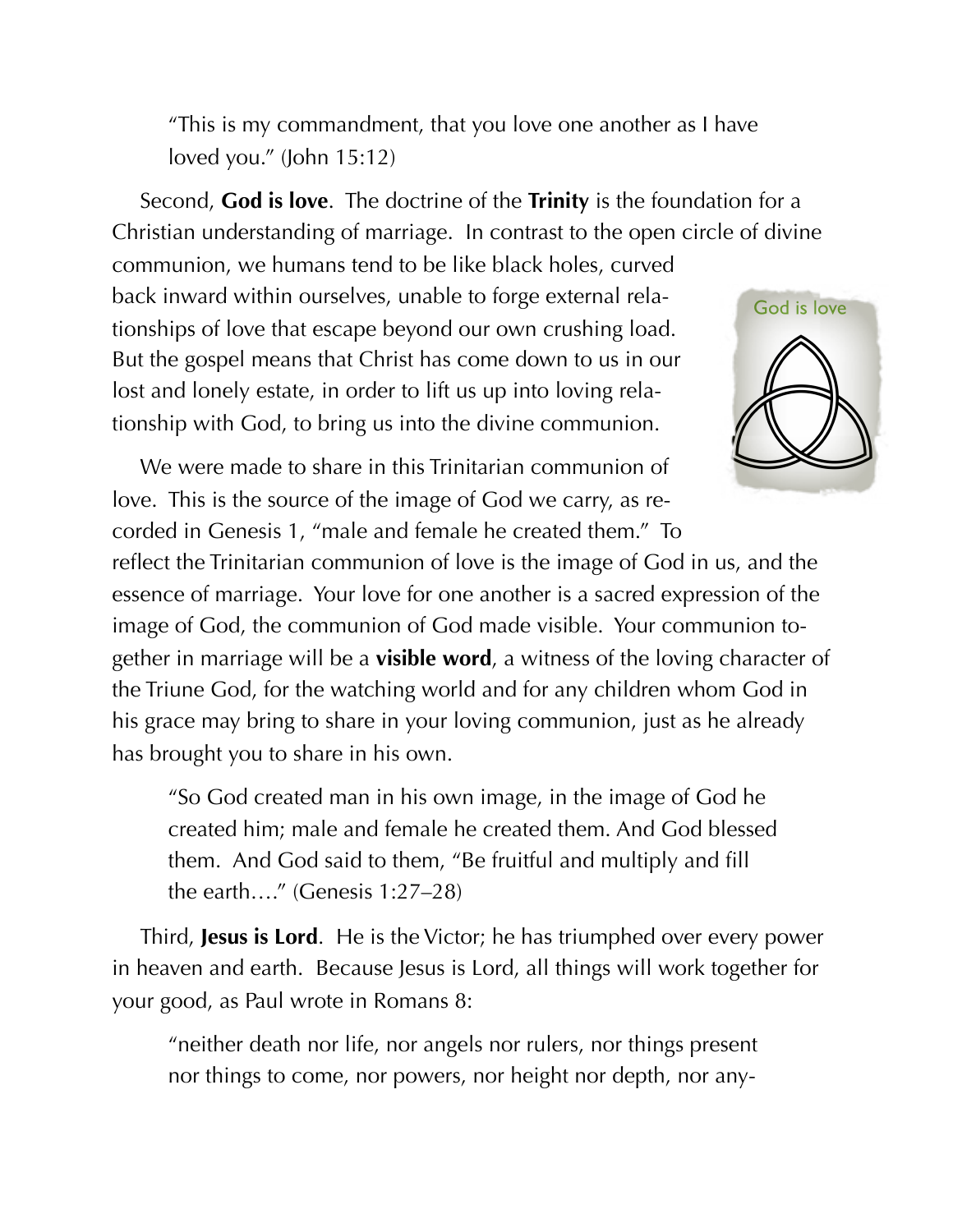thing else in all creation, will be able to separate you from the love of God in Christ Jesus our Lord." (Romans 8:38–39)

As Jesus held God and humanity together in the union of his divine and human natures, so he will hold onto your union together in him. From this day forward, Eric and Sara, you are one flesh. Never give up on this marriage union. In the grace of Christ it will hold, even as you pass through the fires, face the floods, and wait through the darkest hours of the night. He is there with you. He has been there before. He will never give up on you. He will never let you go. He will see you through. He is Lord of all.

Fourth, **we're included in Christ**, our lives are hidden with Christ in God. The reality is that we are reconciled in the communion of God in Jesus, so we are now to live in loving relationship with God and one another through the power of the Holy Spirit.

We saw that the arrow points both upward and forward: We embrace a reality which is both "already" and "not yet." We are *already* in Christ, yet we do *not yet* see fully who we are in Christ. Yet even now, by the Holy Spirit, we participate in the new creation, and live in anticipation of the future. So in your

love for one another, regard each other not *as you are*, but *as you will be* in the grace of God.

"Love bears all things, believes all things, hopes all things, endures all things." (1 Corinthians 13:7)

After the Ascension, at the right hand of the Father, Jesus Christ bears, believes, hopes and endures all things on our behalf and in our place. In the same way, Eric and Sarah, believe and hope for, and in the place of, one another. Regard each other not according to the flesh (2 Corinthians 5:16), but as a new creation, hidden with Christ in God (Colossians 3:3), to be revealed